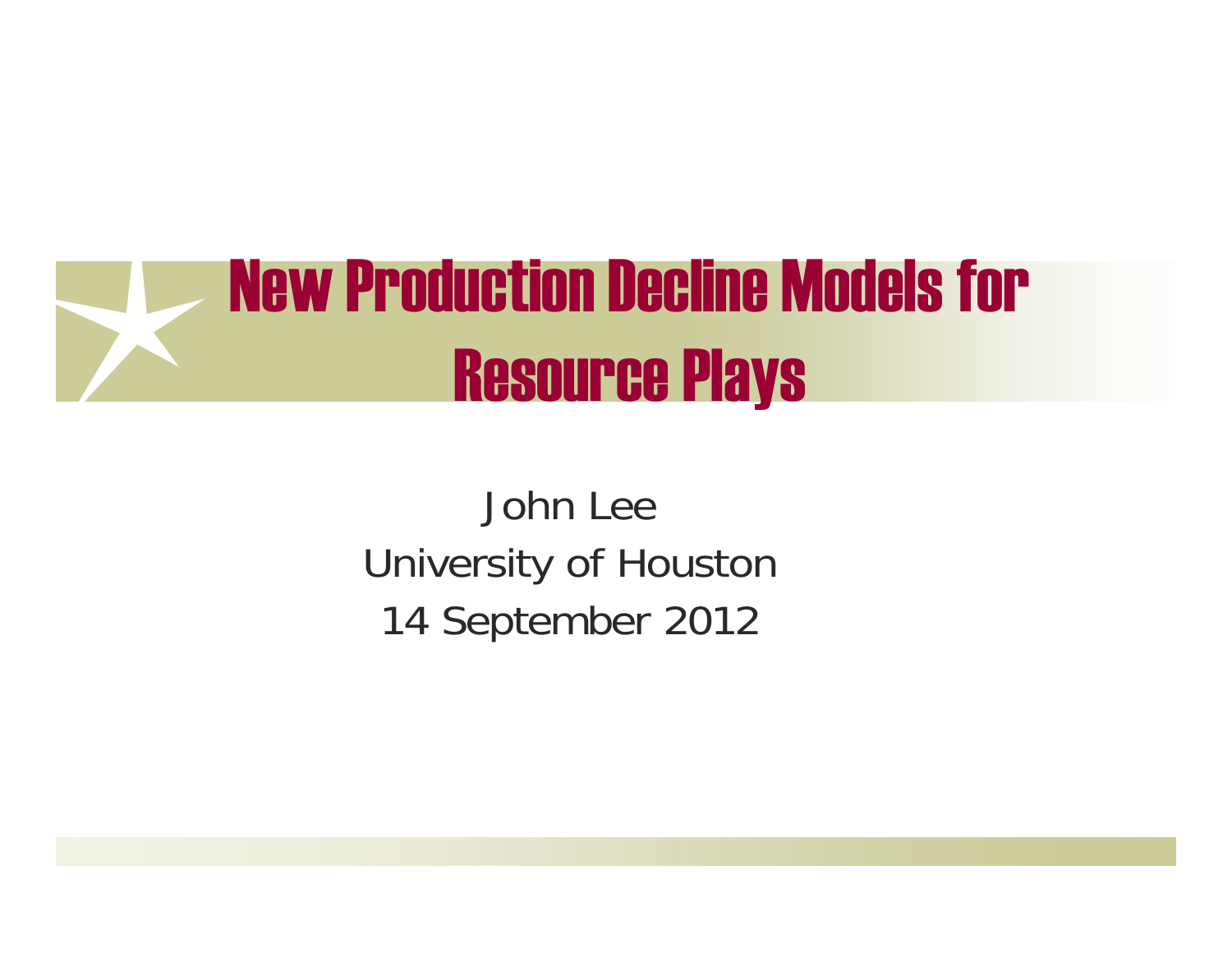### What's New?

- Growing acceptance that we should understand and apply appropriate basic physics in modeling flow and estimating reserves in unconventional resources
- **Growing availability of user-friendly** software that enhances our ability to produce realistic reserves estimates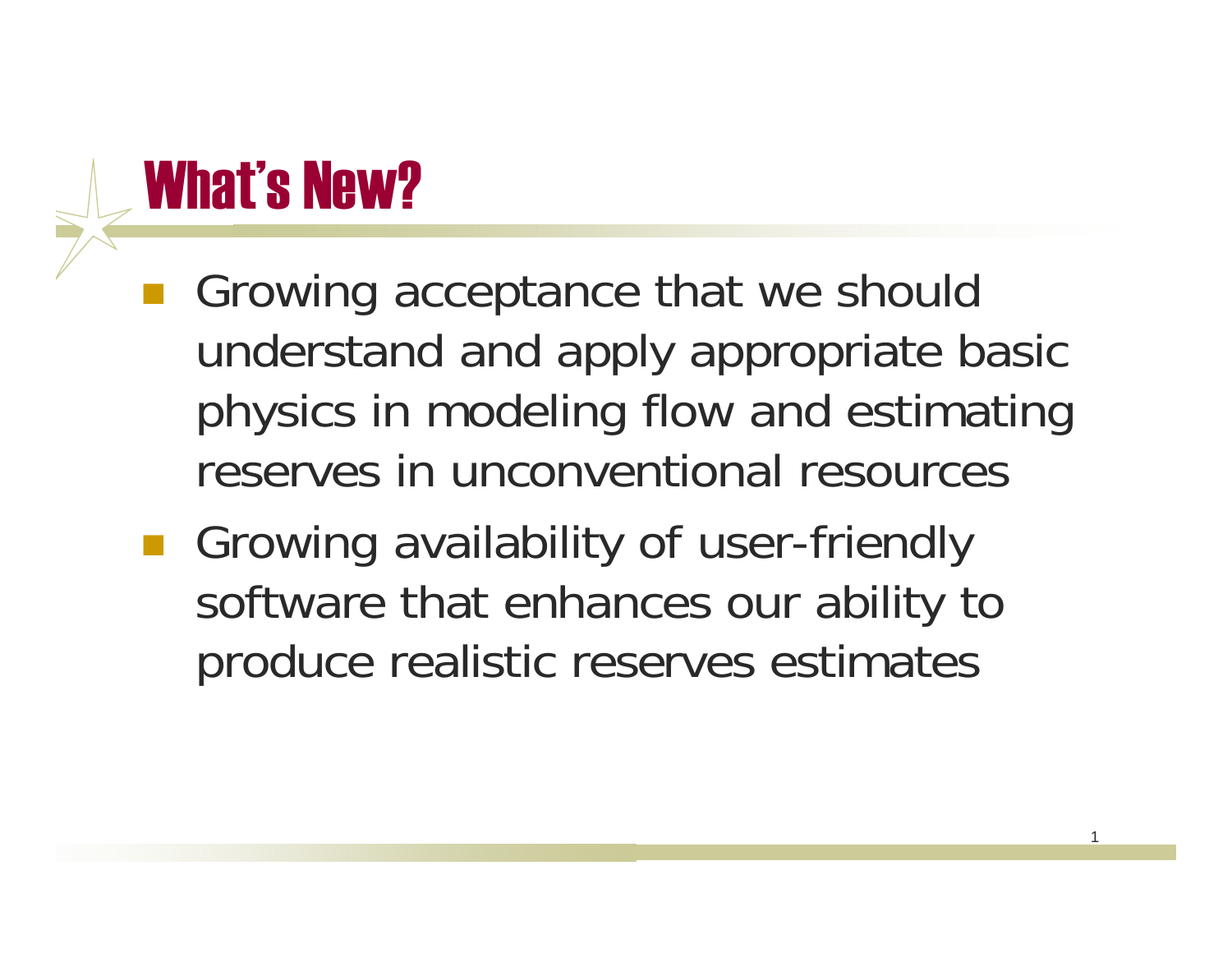#### What Else Is New?

- Perception that existing analysis methods (analytical and empirical) for gas shale are adequate for liquids-rich shale
- Questions remain
	- $\overline{O}$  Will we eventually have condensate blocking in retrograde-gas reservoirs?
	- $\overline{O}$  Will multiphase gas-oil flow eventually cause problems in oil shales?
	- $\bigcirc$  What gas-oil relative permeability curves are appropriate for oil shales?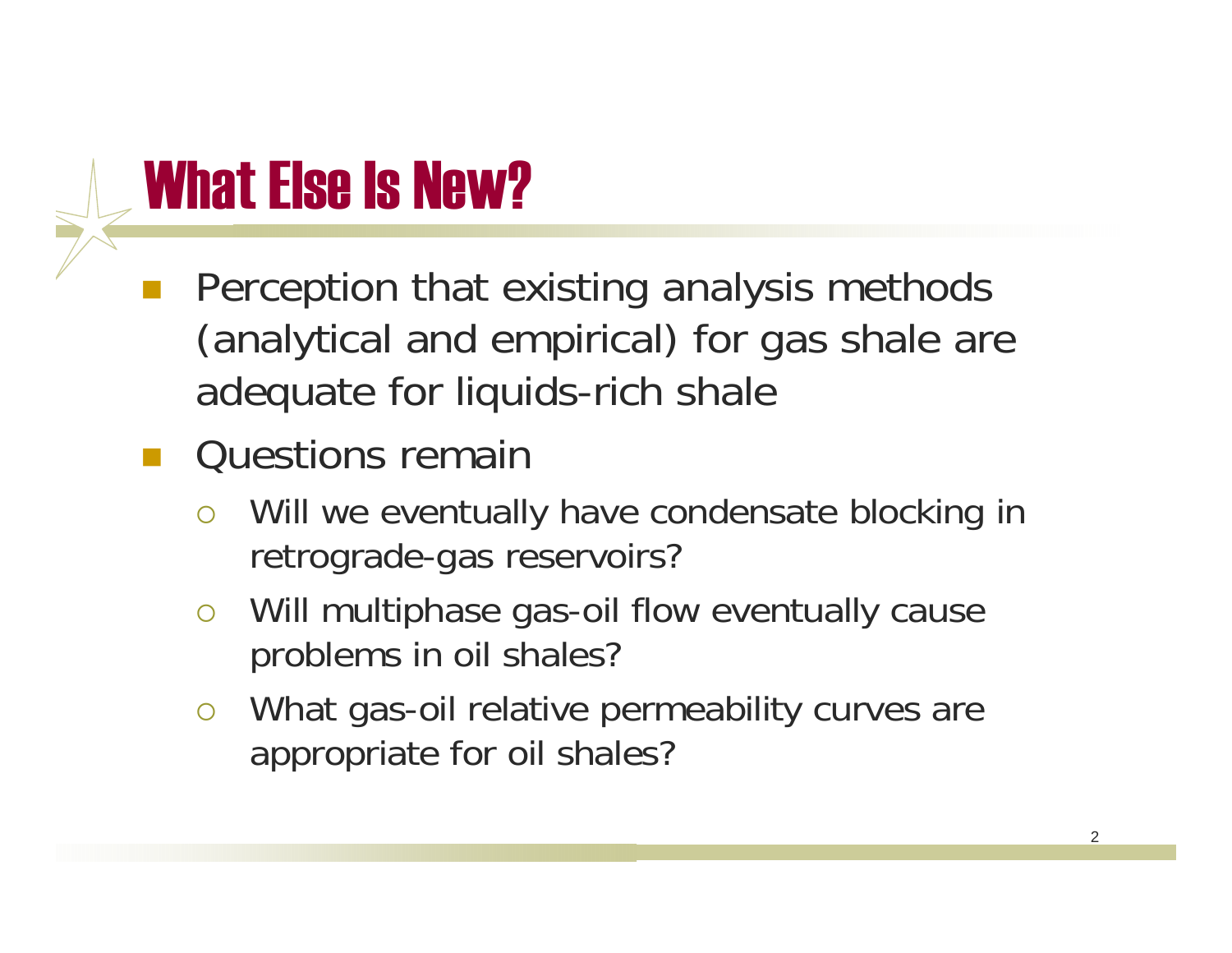#### So What Is "Appropriate Basic Physics"?

- Two dominant flow regimes coupled with early and late non-idealities
	- $\overline{O}$  Linear flow early, probably continuing until fracture interference – modeled well by simple transient linear flow equations
	- $\circ$  Boundary-dominated flow later, after fracture interference – modeled well by Arps' hyperbolic flow model with b in range of  $0.3$  to  $0.4$
- $\Box$  The non-idealities
	- $\circ$ Early clean-up and choke-back of wells, required use of BHP<br>data in flow modeling [appropriate variable  $q/(p_i-p_{wfs})$ , not  $q$ ]
	- $\circ$  Complex transitions to BDF, possibly influenced by linear flow from unstimulated matrix outside SRV
	- $\bigcap$  Possible transient linear flow into SRV from unstimulated matrix at late times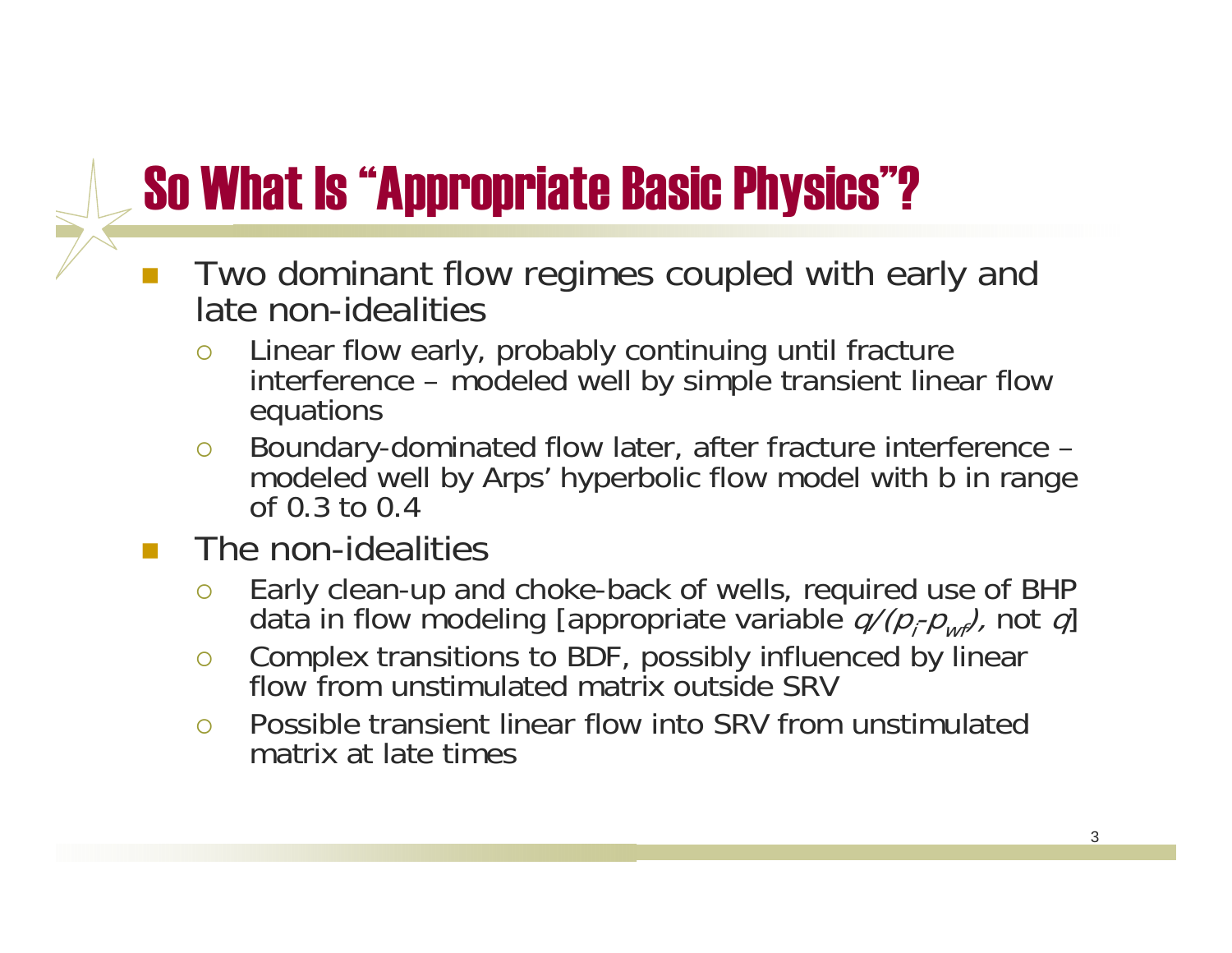## Early Non-Idealities and Later Linear Flow: Use  $q/Ip_{i\mu}p_{wf}$ ) While Seeking Understanding

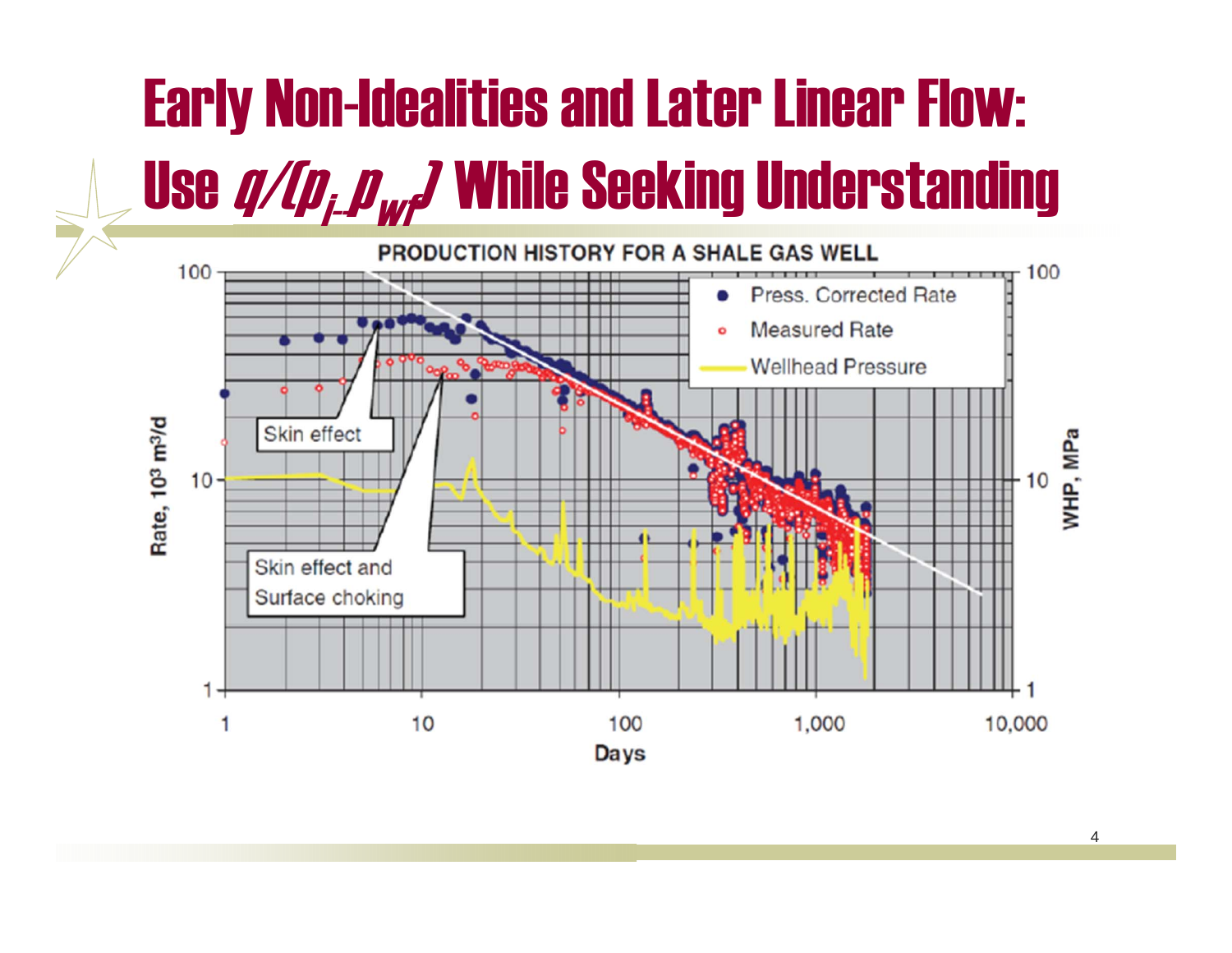#### Linear Flow: Horizontal Wells in Barnett Shale, Early Non-Idealities

- SPE 138987-Hale (2010)
- No pressures available



Figure 12 Johnson County Horizontal wells showing a linear decline slope of near 0.50. The rates are very consistent from year to year.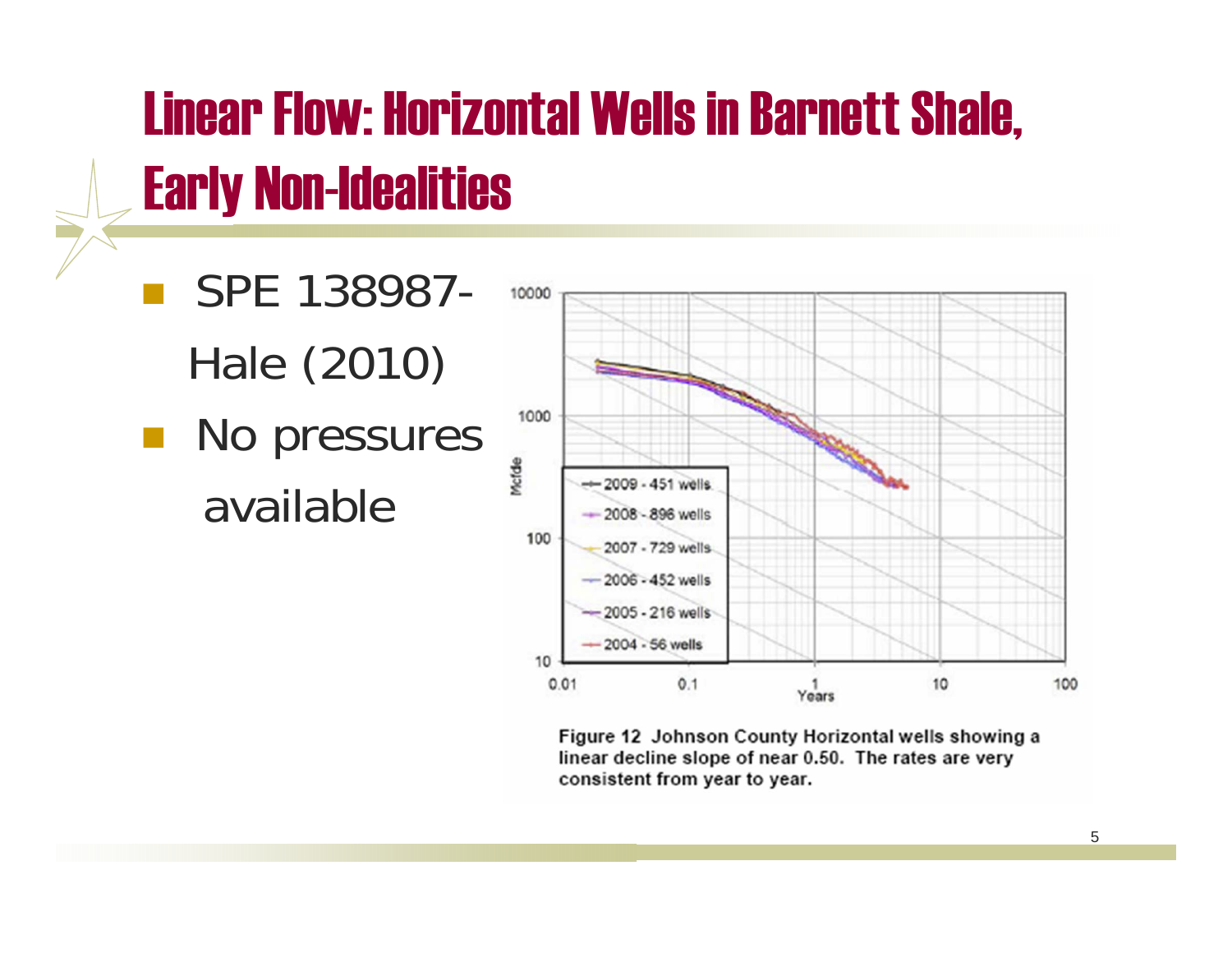### Linear Flow: Vertical Wells in Barnett Shale, Early Non-Idealities

- SPE 138987-Hale (2010)
- No pressures available



Figure 9 Vertical wells which have not been re-completed show have a half slope except for early time.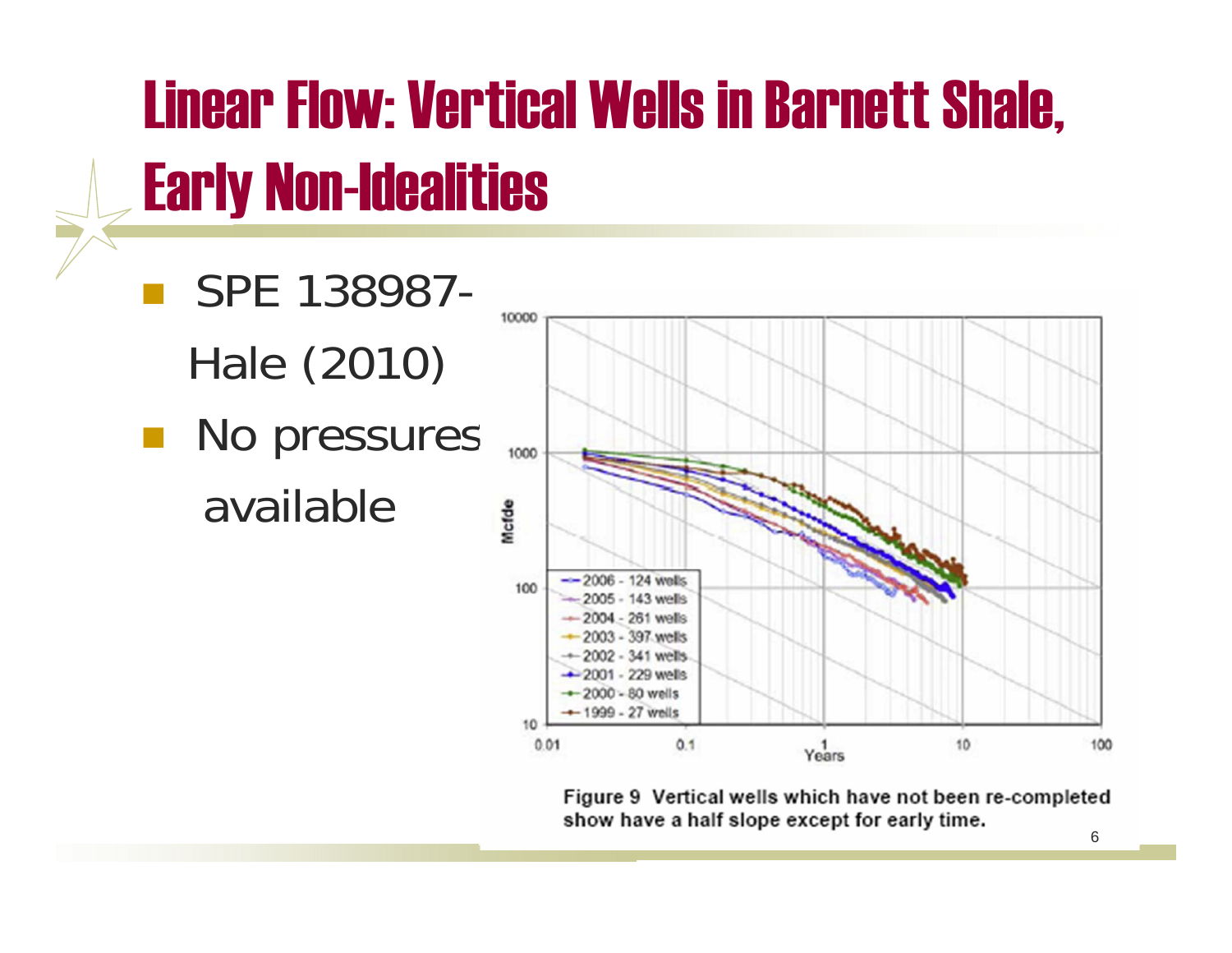BDF in SRV? Or Fracture Interference Followed by Linear Flow From Outside SRV? Use Simulation While Seeking Understanding



**Stimulated Reservoir Volume (SRV) Model**  $(a)$ 



7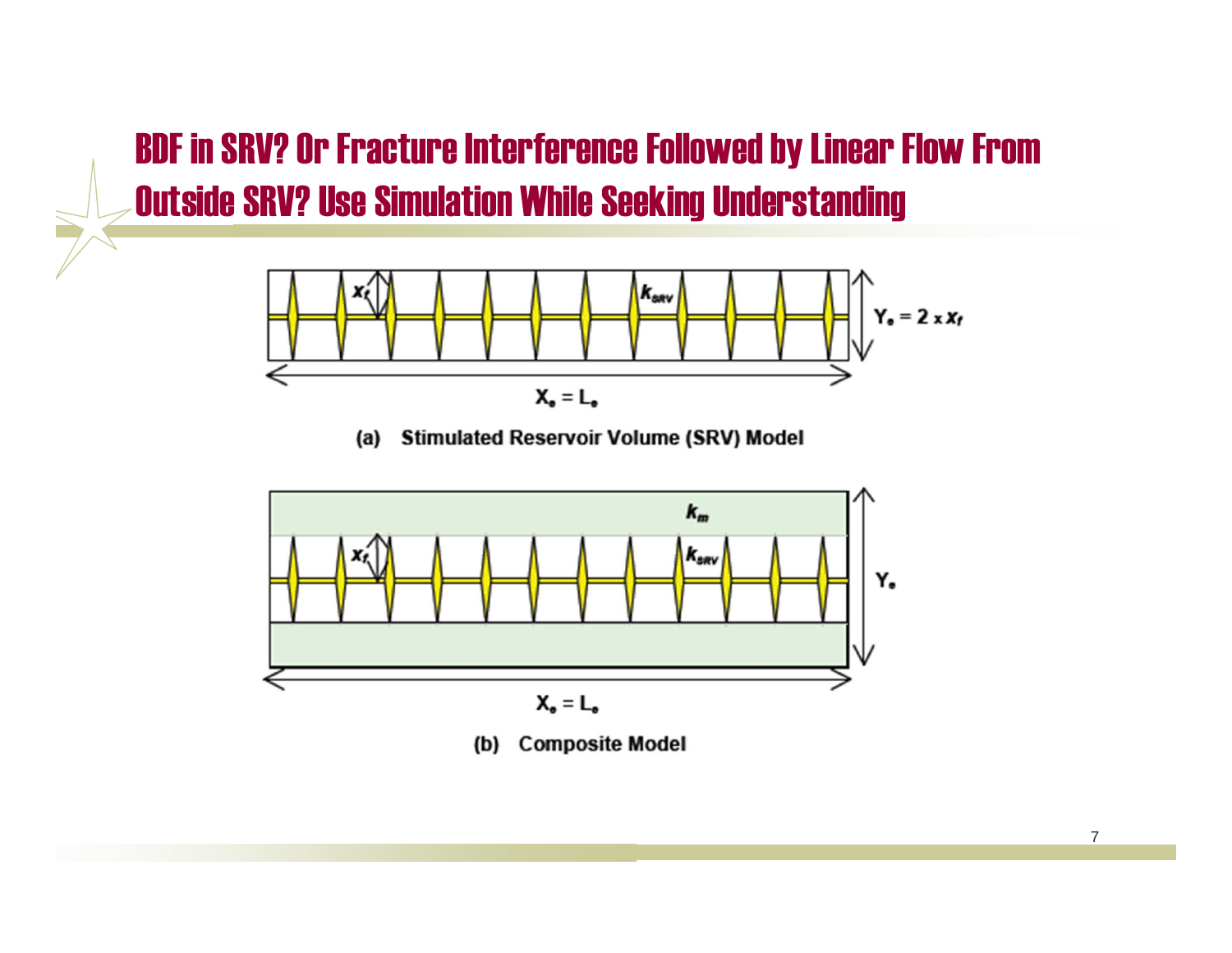### Importance of Selecting Appropriate Model: What Value of  $\emph{D}$  What Value of  $\emph{D}_{\emph{mir}}$ ? It Matters...



8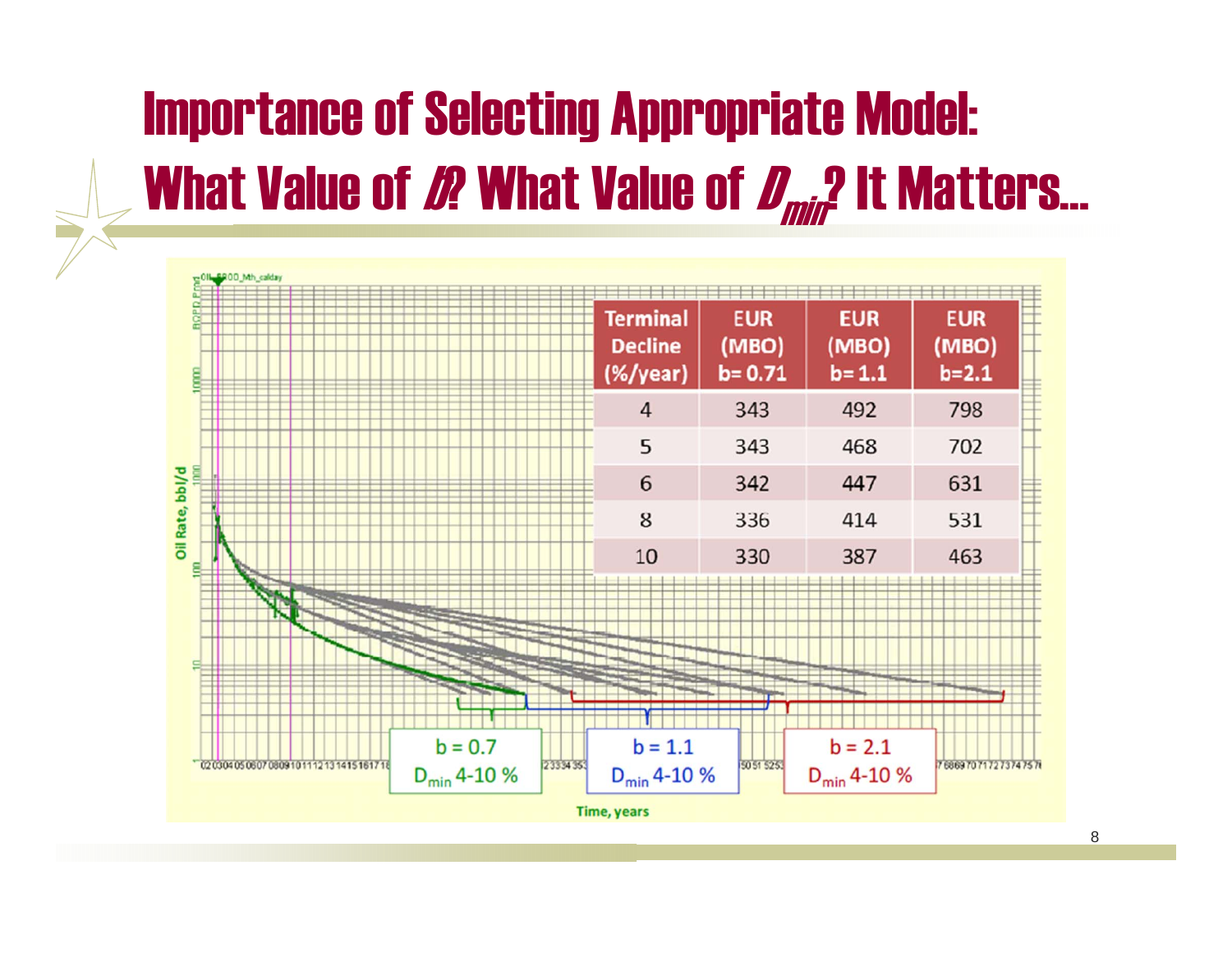How to Determine Appropriate *b, D<sub>min</sub>* – or Parameters in Other Models

- Best: Analog, based on field performance
	- Not available yet for shales
- Supporting or fall-back position: Reservoir simulation
	- $\bigcirc$  Both analytical and numerical technologies available and appropriate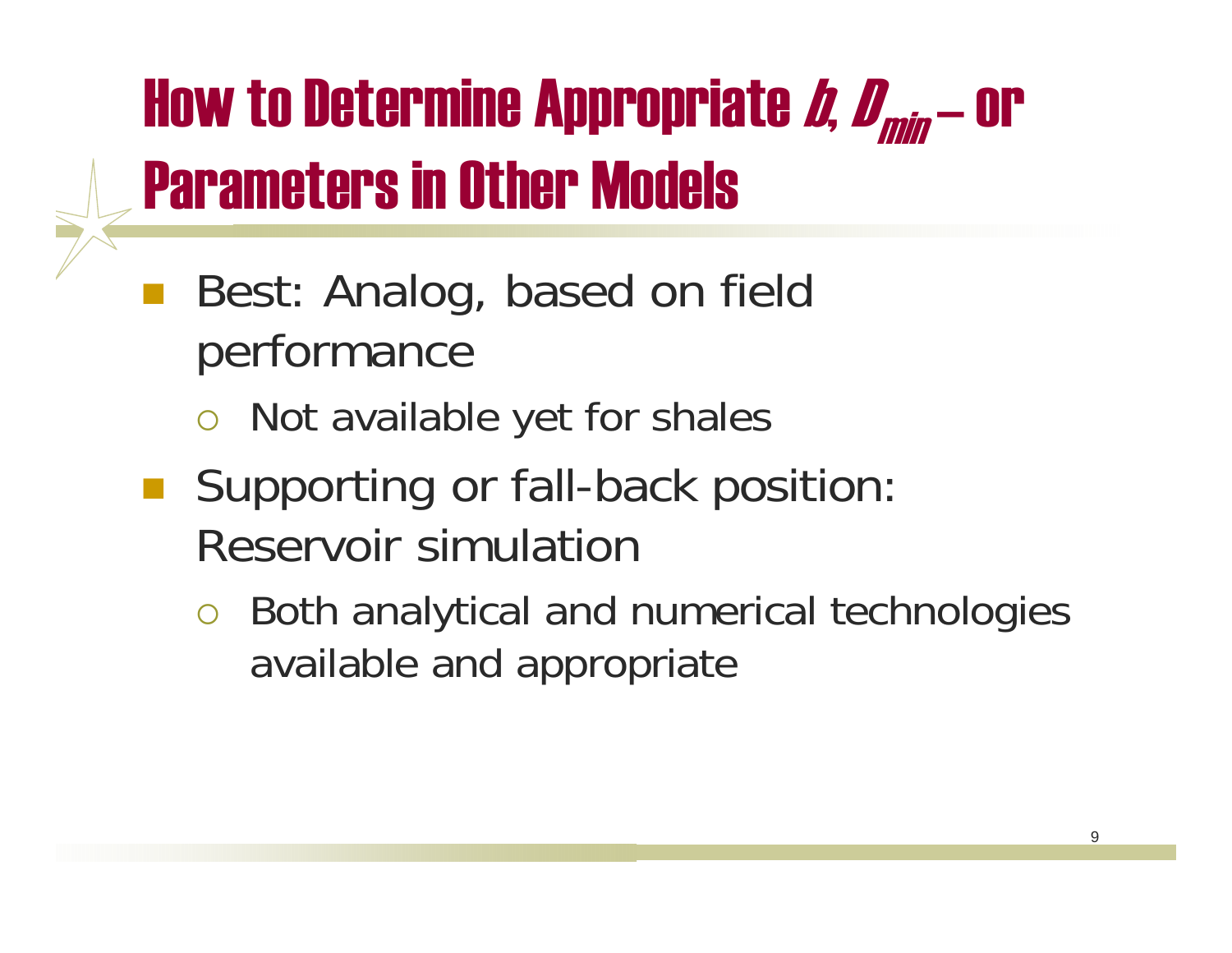### What Can We Do if No BDF Appears in Data?

- With no BDF regime, we must **assume** drainage area size and shape
- **Best choices come from analogy,** assigned well spacing, fracture design half-length
- **After assuming drainage area** configuration, we can forecast using analytical reservoir simulation model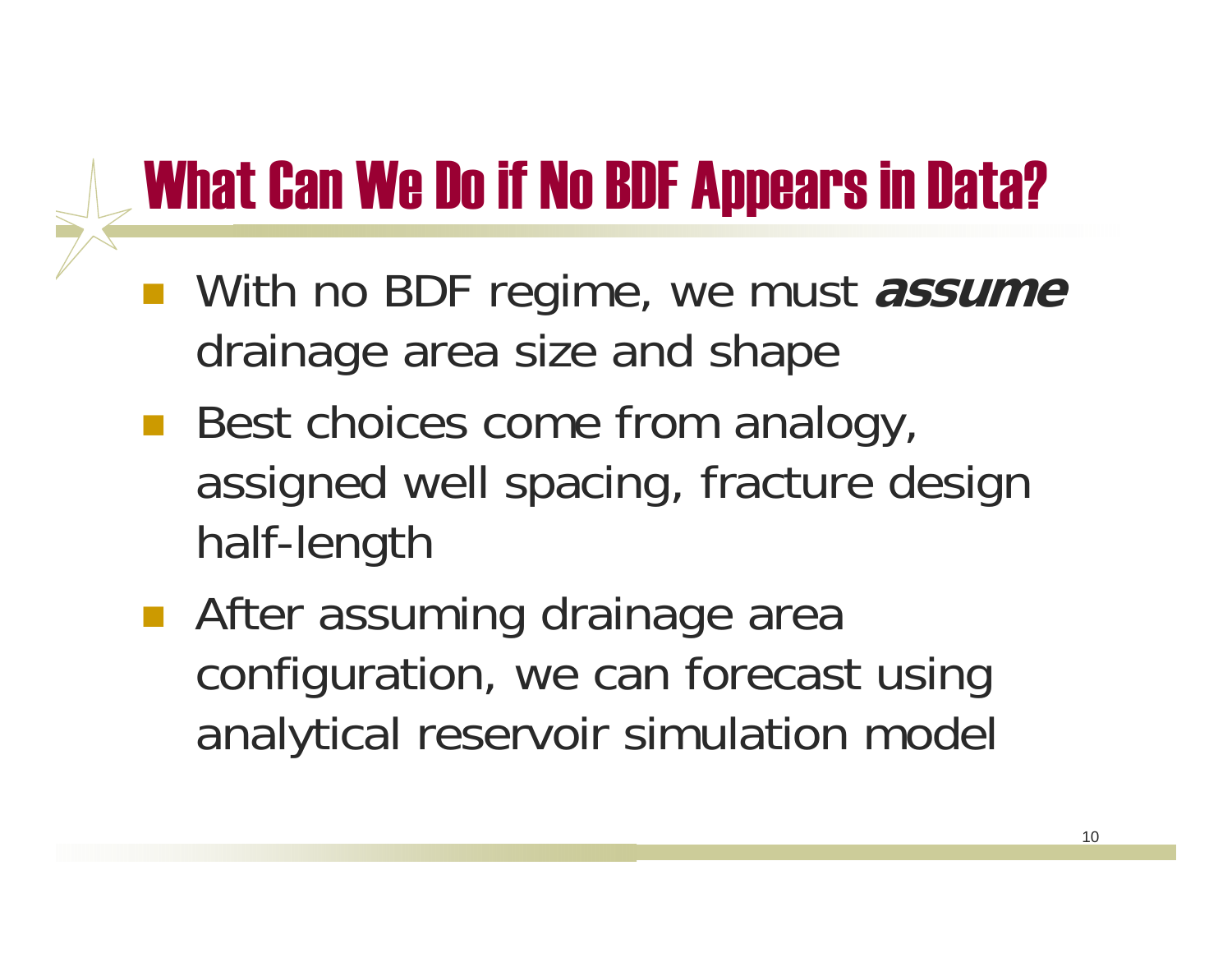## Models Other than Arps with  $\mathscr{D}_{\hspace{-0.5pt}m\hspace{-0.5pt}m\hspace{-0.5pt}m}$  Worth Consideration

- Given transient linear flow early in shales, followed by BDF (or fracture interference) later (followed again by linear flow?), honoring basic physics suggests we look for alternatives to Arps
	- $\bigcirc$  General transient model: Stretched exponential
	- o Transient linear model: Duong
	- $\circ$  BDF model: Arps, probably with  $b = 0.3$  or 0.4 (why  $b = 0$ ? ... no basis) 11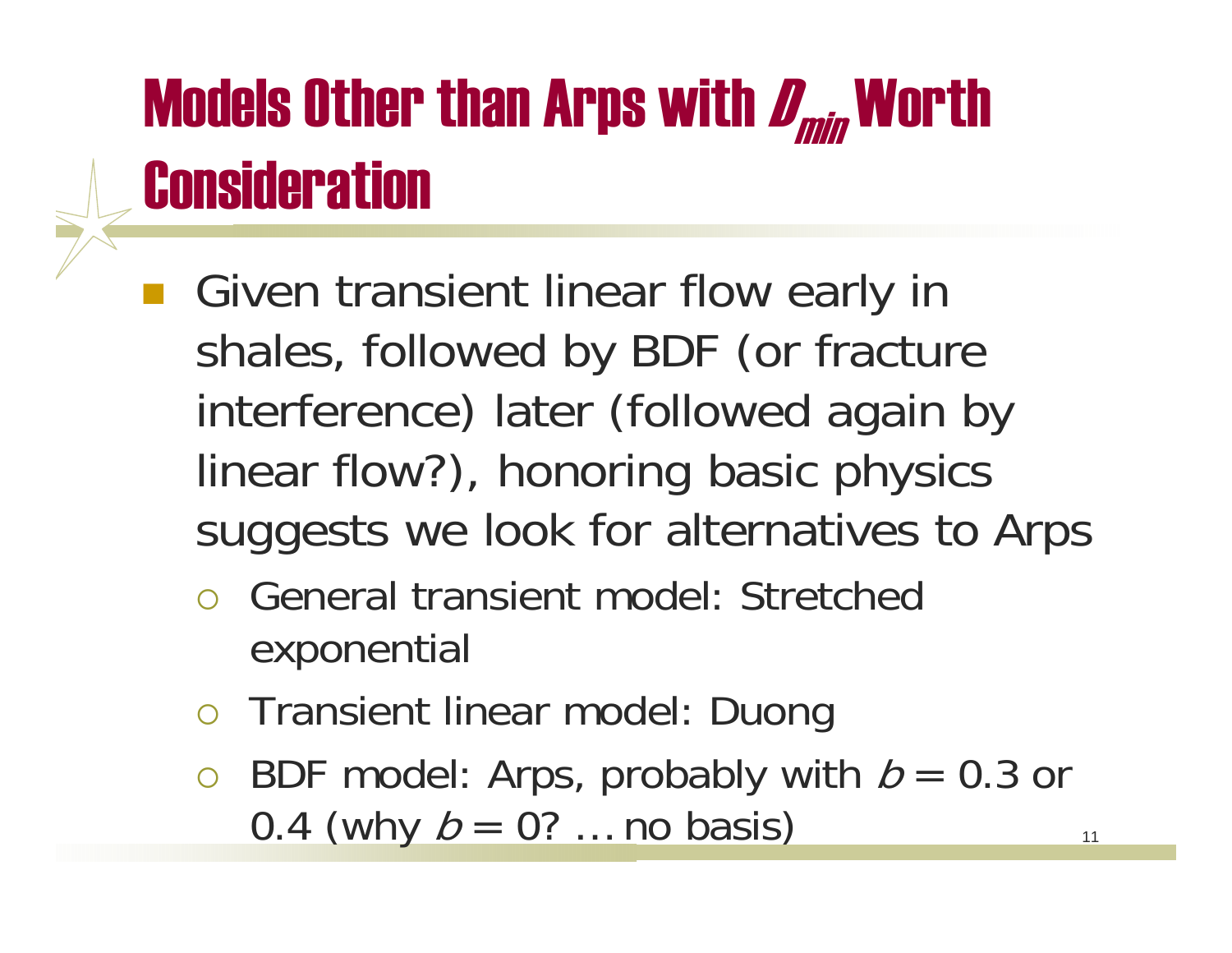### What About Off-Trend Early Behavior?

- Use  $q/(p_i-p_{w_i})$  instead of q when possible in work stage of seeking understanding
- Accept fact that early flow will be choked back and well will be cleaning up – simple models won't work
	- o Suggests ignoring early, off-trend data in establishing 'best fit'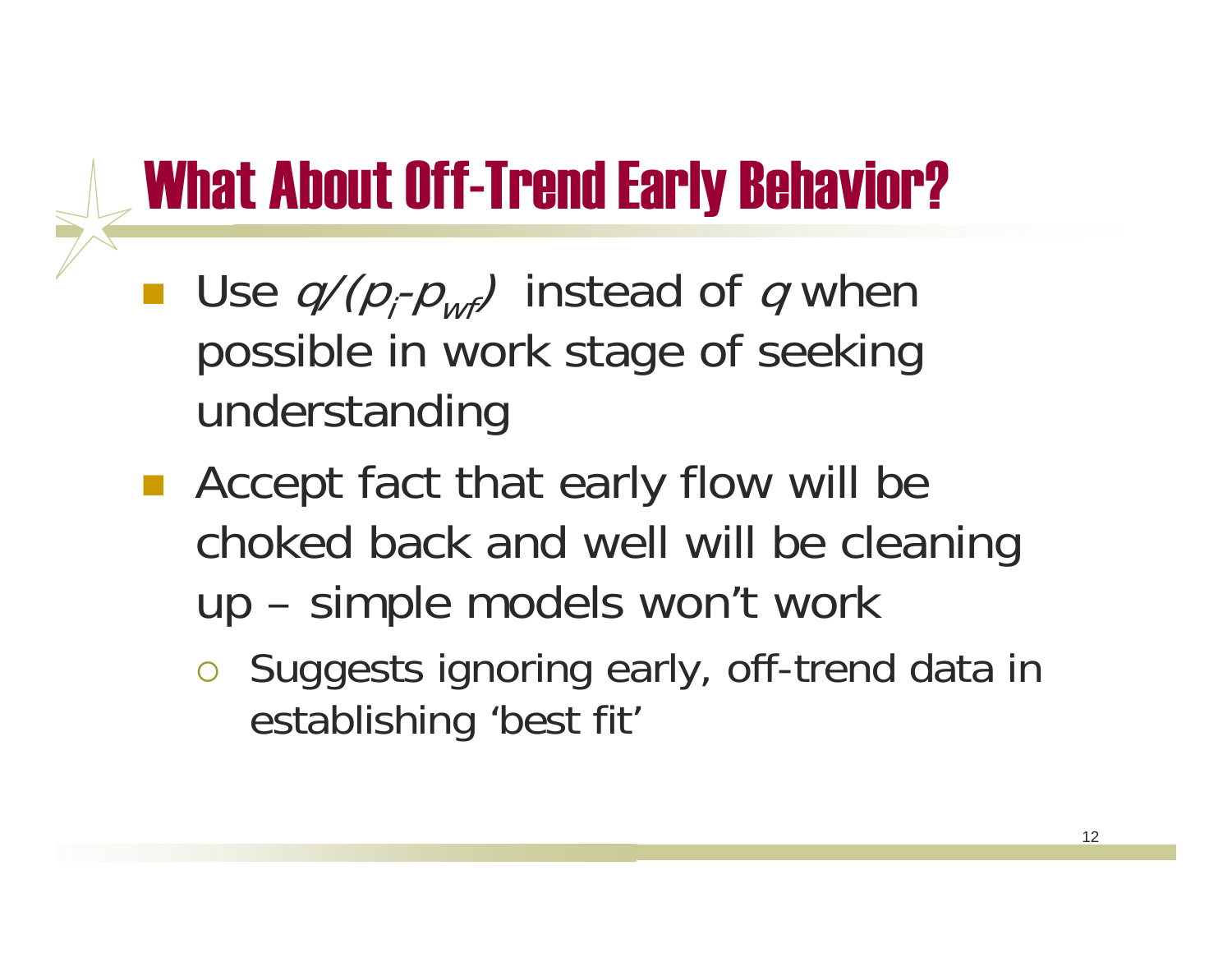# When Did the Industry Realize the Need for Early Transient, Late BDF Models?

- One of our most important intellectual leaders, Mike Fetkovich, told us so in the early 1980's
- Consider original Fetkovich type curve for production decline analysis
	- $\bigcirc$  Early transient radial flow (analytical model)
	- Later boundary dominated flow (Arps model)
	- o Use of  $q/(p_i-p_{wfs})$  also suggested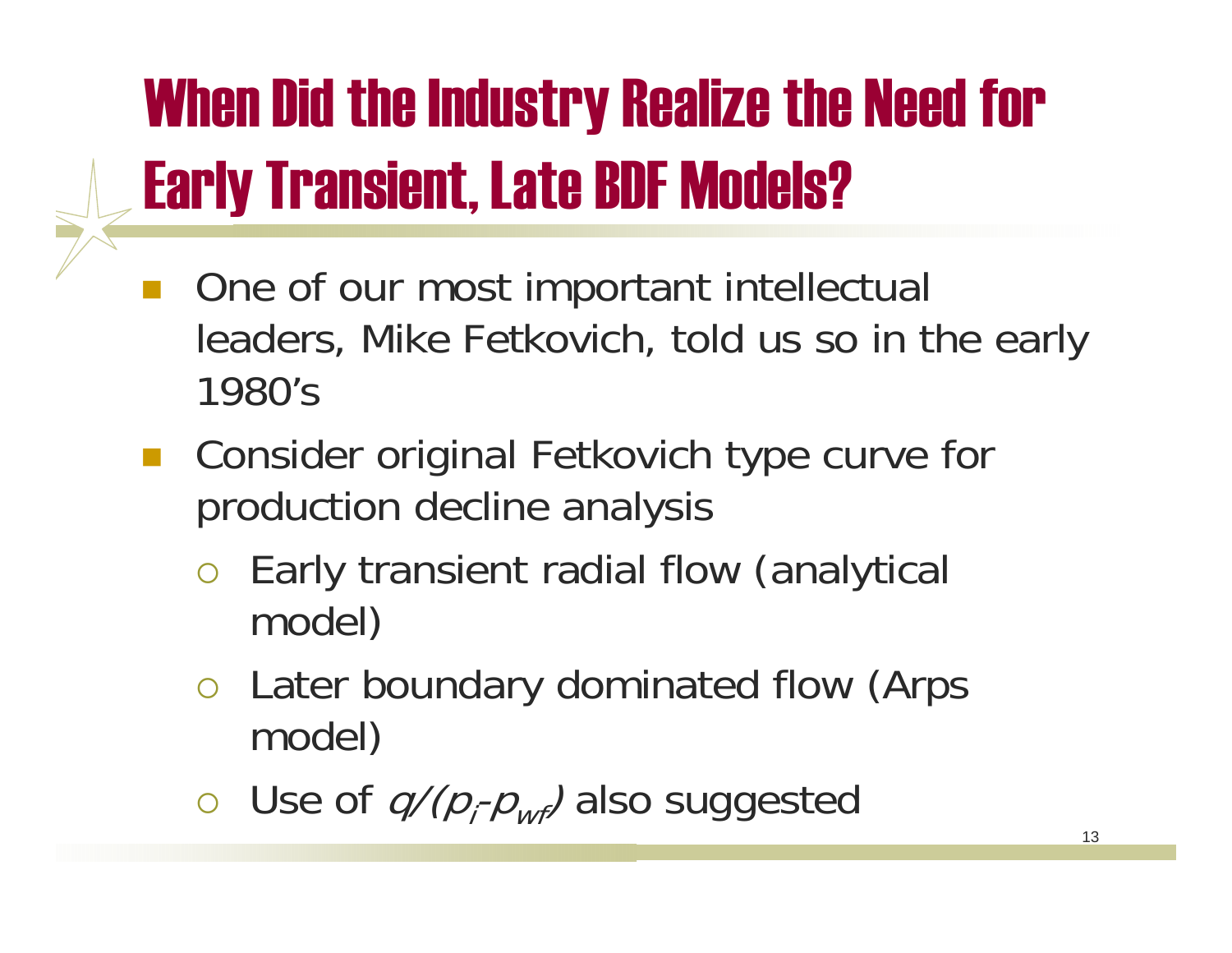# So Why Don't We Just Use the Fetkovich Type Curve for Analysis and Forecasting?

- Resource play development inevitably involves hydraulic fracturing, which leads to early and long-duration transient linear flow, not radial flow
	- We can still adopt Fetkovich's visionary thinking, coupling early transient flow with later BDF in our simple modeling
	- $\circ$  No need for special emphasis on  $b = 0 ...$ Fetkovich told us to expect  $b$  = 0.3 - 0.4  $\,$ for typical oil or gas wells in BDF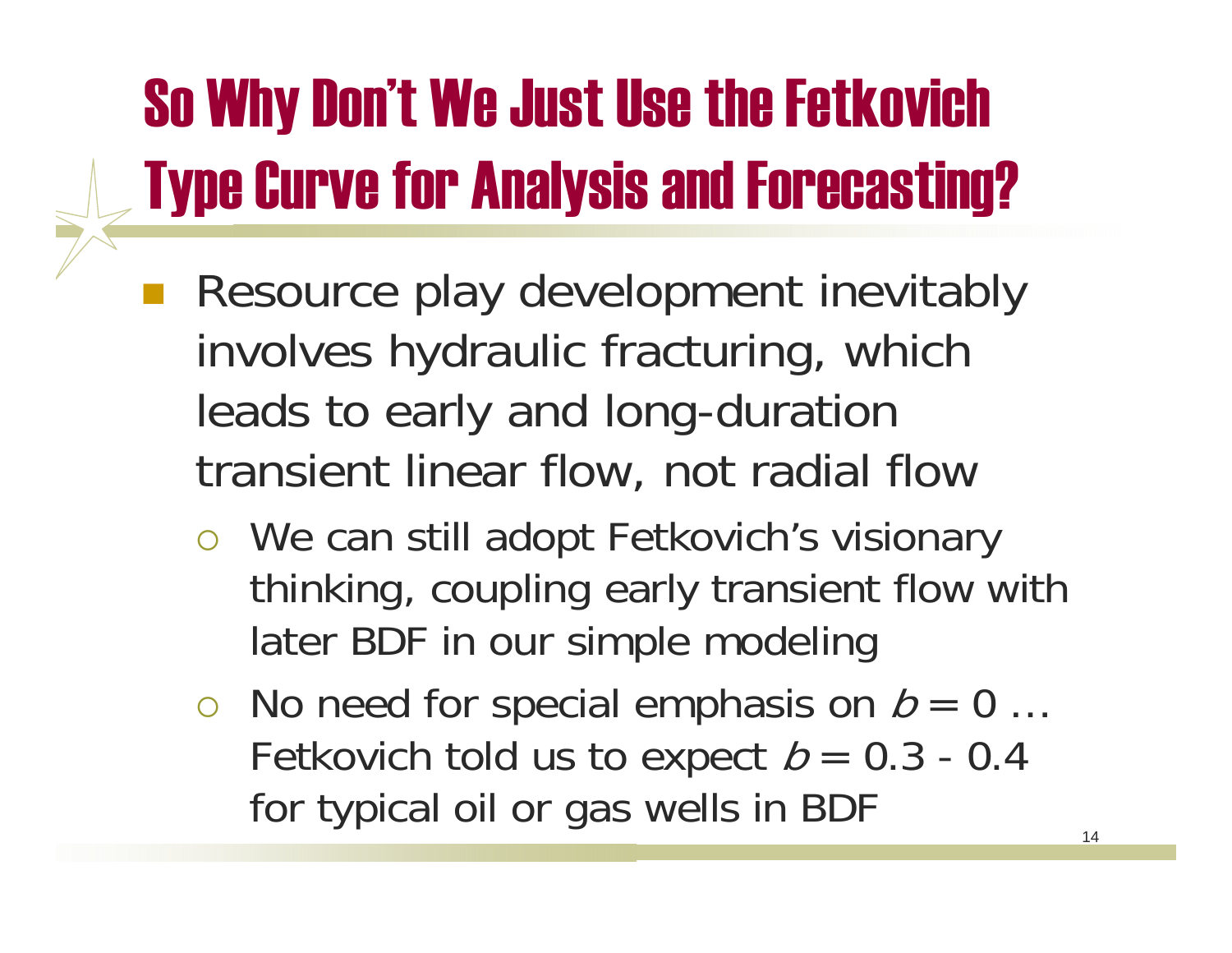### How Might This Approach Work?

- We would be wise to start with either analytical or numerical reservoir simulation, using representative reservoir properties, lateral lengths, fracture spacing, operating practices (like choking wells back)
- We could identify expected types and duration of early transient flow, characteristics of transition flow and BDF regimes
- We could then adapt empirical models for rapid data processing to be consistent with expectations based on more rigorous modeling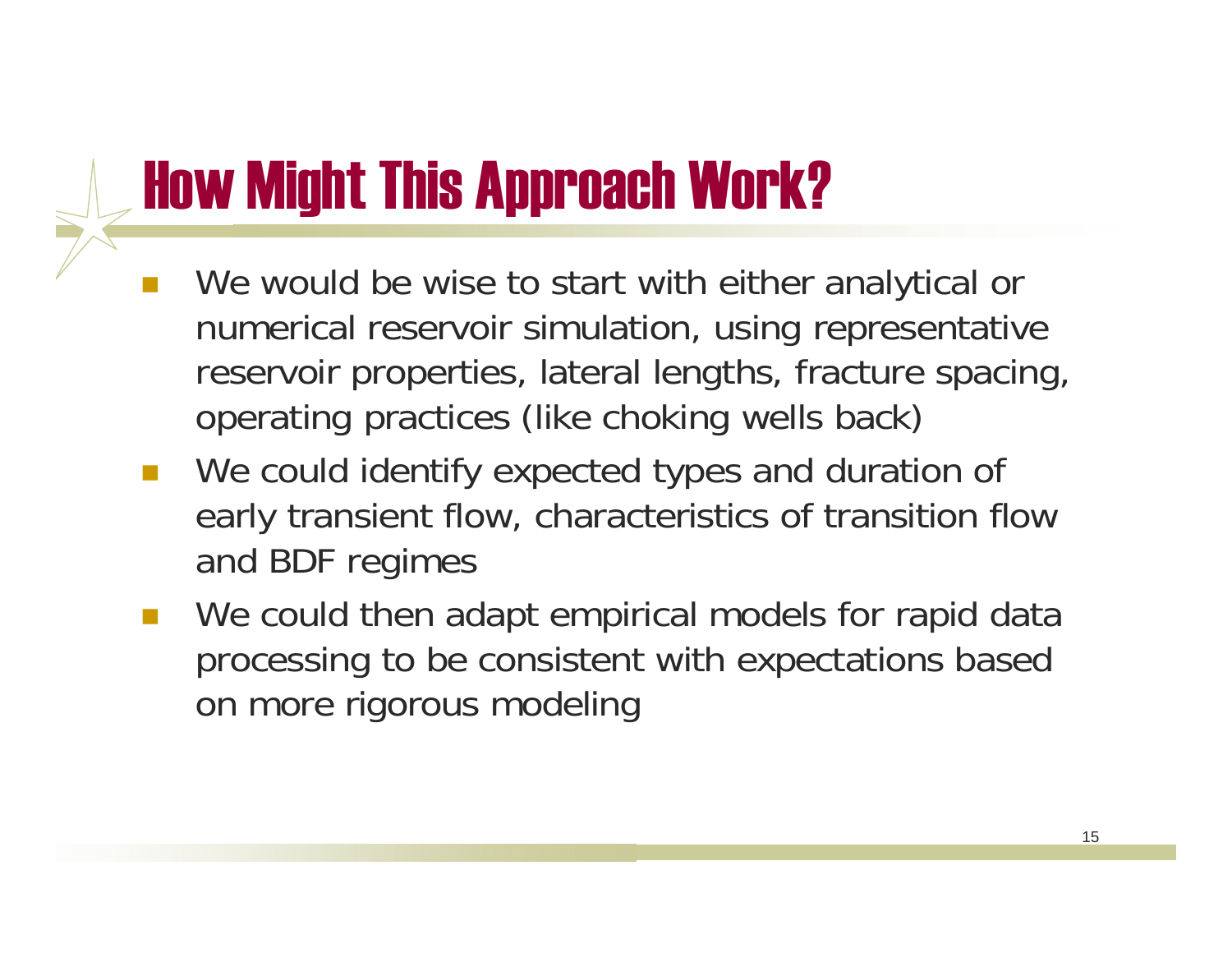## What About Time to Switch from Transient Model to BDF Model?

- Use observed field performance (or analogy) if flow regime changes to BDF during available history
- Π Switch at appropriate decline rate if no BDF has appeared
	- $\overline{O}$  $\circ$  Switch decline rate  $(D_{sw})$  could be based on observations from simulation
	- $\circ$  Example:  $t_{sw}$  = 0.5/ $D_{sw}$  for switch from transient linear flow to BDF ( $t_{sw}$  = 5 years for  $D_{sw}$  = 0.1 or 10%)
	- $\bigcirc$ Could be made part of 'empirical DCA' software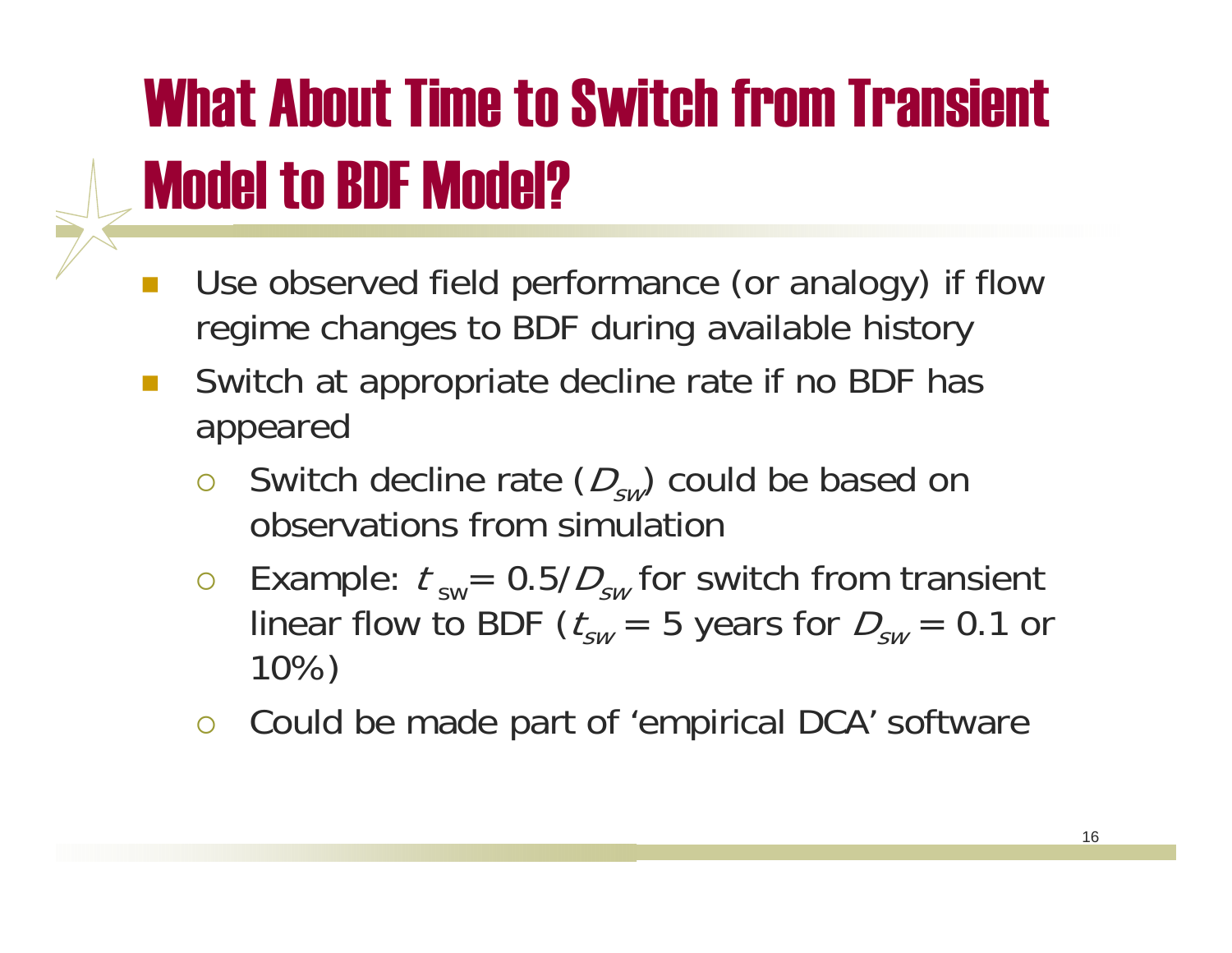## What About Switch from BDF Back to Linear Flow (If Required)?

- Need to base 'empirical' modeling on guidance from analytical or numerical simulation or on observed field histories (analogy)
- Issue: When is flow from beyond SRV likely to be important, when unimportant?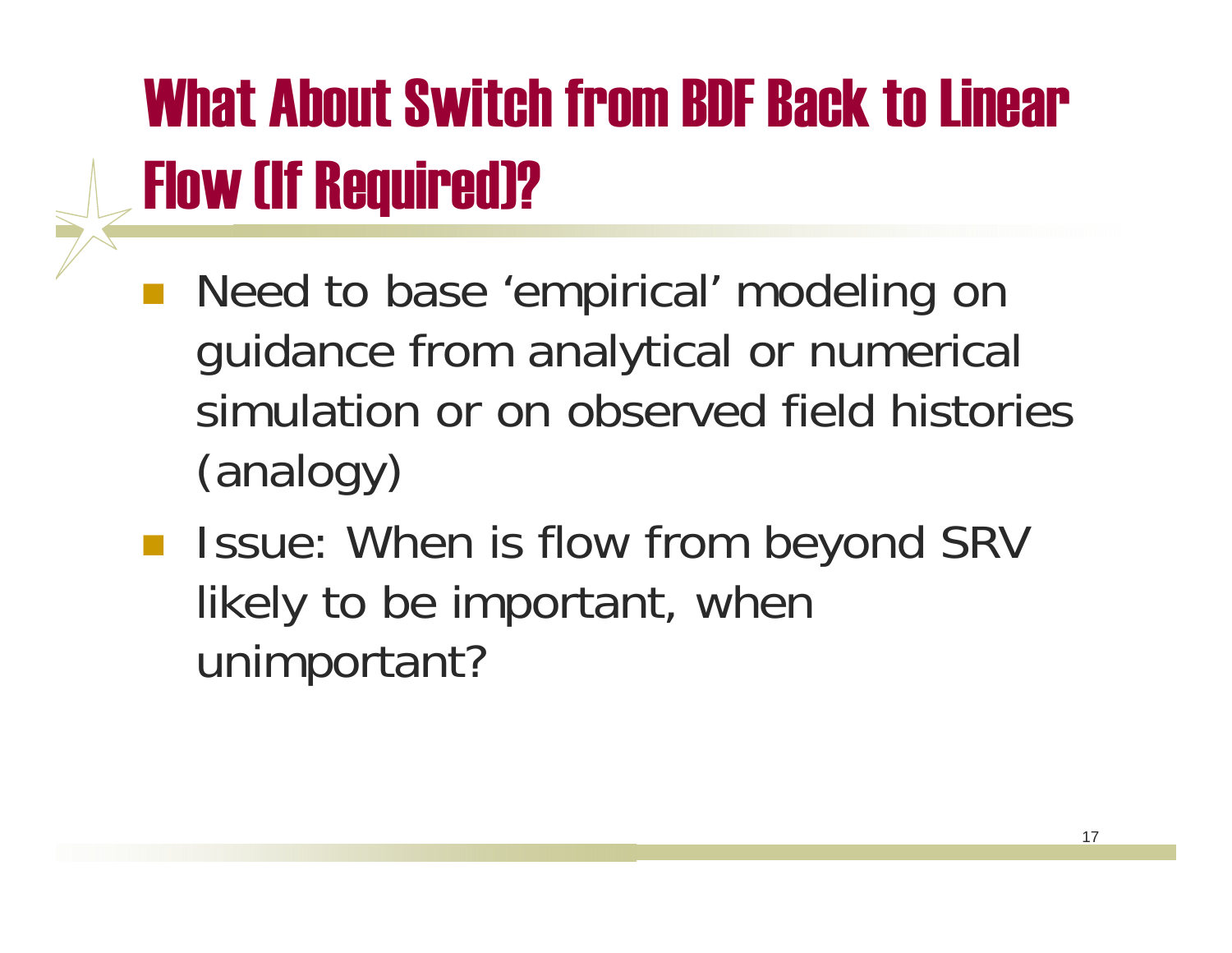

- Need for simple, reliable DCA software for routine use remains
- **Appropriate software likely to require** switch from transient model to BDF model
- Details of switch time or decline rate at switch for given reservoir best based on analytical or numerical simulation, confirmed with analogies
- $\Box$  Need for switch to still different flow regime when flow beyond SRV becomes important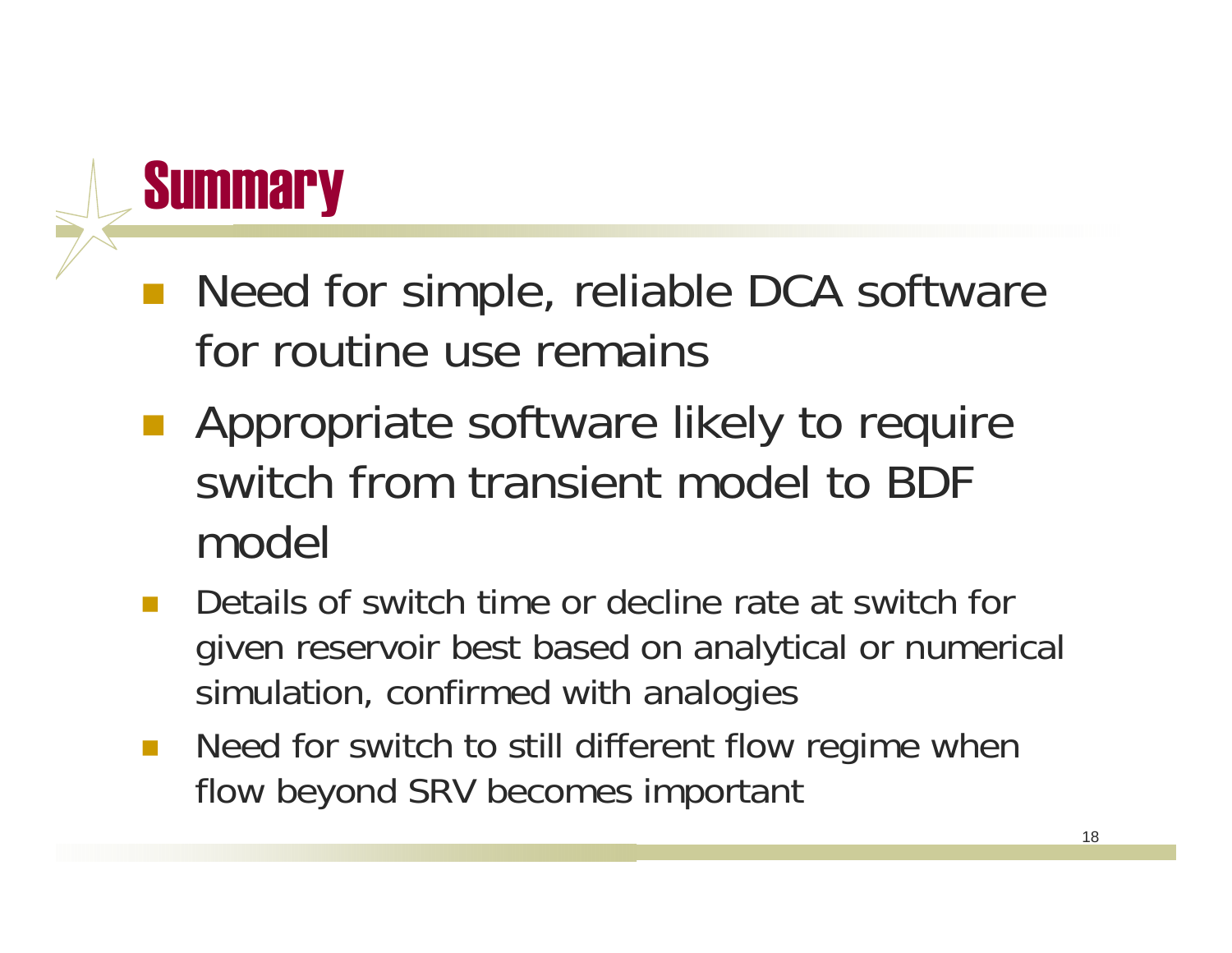

- Simple DCA models improving
- Understanding of appropriate physics of flow more widespread in industry
- **Existing modeling techniques (both** simple and more rigorous) appear adequate for liquids-rich shales
	- Verification with longer production histories important